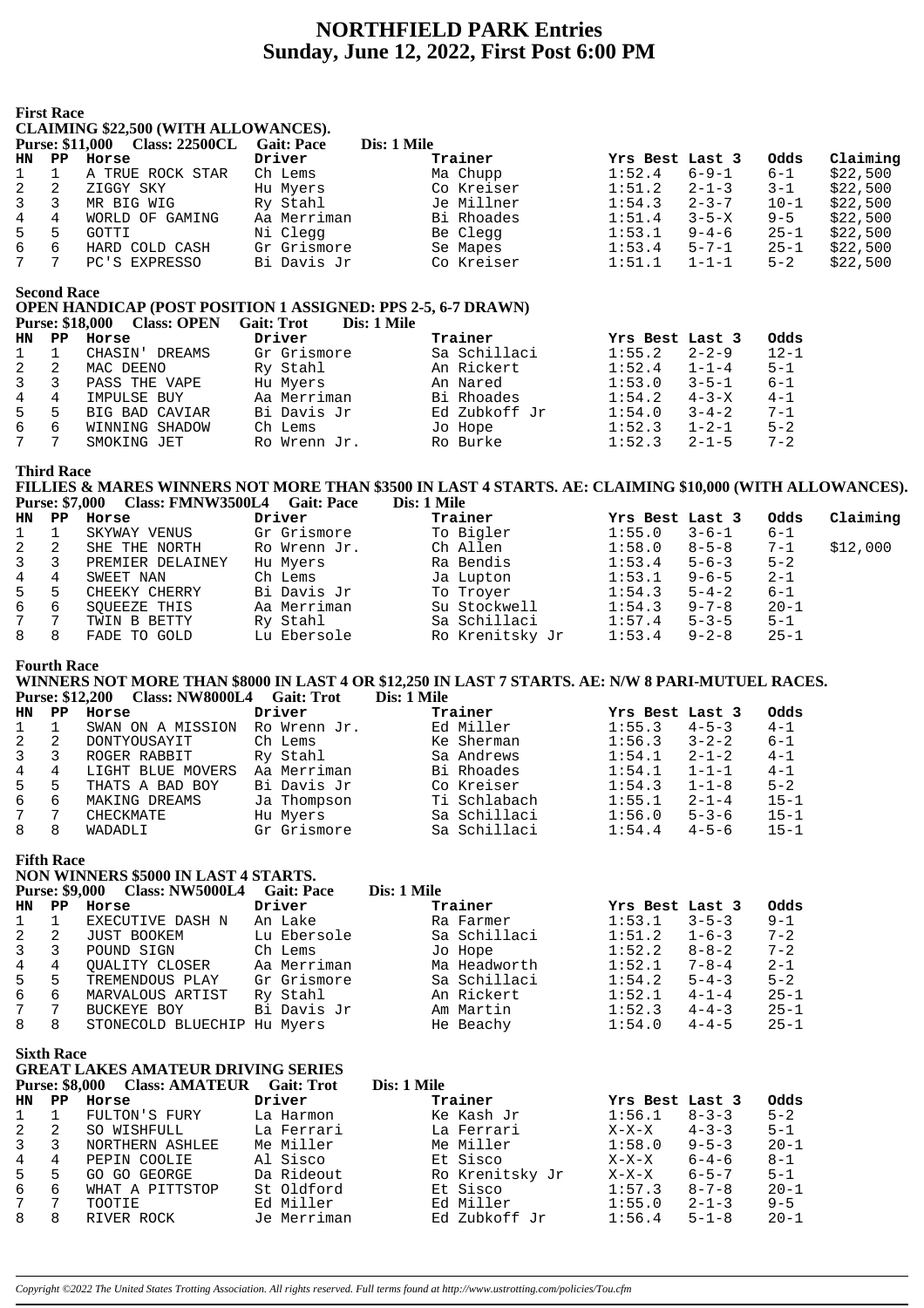# **Seventh Race** FILLIES & MARES NON WINNERS \$1250 IN LAST 4 STARTS THAT ARE N/W \$10,000 IN 2022. AE: CLAIMING \$6000 (WITH ALLOWANCES). THAT ARE N/W \$2250 IN LAST 4 STARTS.

|  | <b>Purse: \$4,000</b> | <b>Class: FMNW1250L4</b> | <b>Gait: Pace</b> | <b>Dis: 1 M</b> |
|--|-----------------------|--------------------------|-------------------|-----------------|
|--|-----------------------|--------------------------|-------------------|-----------------|

|             |     | Purse: \$4,000 Class: FMNW1250L4 Gait: Pace |              | Dis: 1 Mile |                 |             |          |          |
|-------------|-----|---------------------------------------------|--------------|-------------|-----------------|-------------|----------|----------|
|             |     | HN PP Horse                                 | Driver       | Trainer     | Yrs Best Last 3 |             | Odds     | Claiming |
|             |     | BEND THE KNEE                               | Bi Davis Jr  | Co Kreiser  | 1:58.4          | $2 - 8 - 4$ | $5 - 2$  | \$7,200  |
| $2^{\circ}$ | 2   | AMAZING GRACIEJANE Ch Lems                  |              | Ga Waple    | $X-X-X$         | $5 - 3 - 7$ | $25 - 1$ |          |
| $3^{\circ}$ | 3   | OFFICIAL TREASURE                           | Aa Merriman  | Jo Oliverio | 1:53.4          | $3 - 5 - 6$ | $9 - 5$  |          |
| $4\degree$  | 4   | LYONS GINGERNINJA                           | Gr Grismore  | Rh Patrick  | $X-X-X$         | $6 - 7 - 5$ | $25 - 1$ |          |
| $5^{\circ}$ | -5  | BA BA BA BANANA                             | Ni Clegg     | Be Clegg    | X-X-X           | $3 - 8 - 5$ | $12 - 1$ |          |
| 6           | 6   | MCMAEDLE                                    | Hu Myers     | Ke Kash Jr  | 1:57.2          | $3 - 7 - 5$ | $15 - 1$ | \$7,200  |
| 7           |     | SAND SONYA                                  | Lu Ebersole  | Ro Winters  | X-X-X           | $5 - 4 - 6$ | $25 - 1$ |          |
| 8           | 8   | MS GRAY SEA                                 | Ja Thompson  | Th Hall     | X-X-X           | $4 - 6 - 6$ | $25 - 1$ |          |
| 9           | r 9 | SARA JANE                                   | Ro Wrenn Jr. | As Burke    | $X-X-X$         | $7 - 5 - 7$ | $5 - 2$  |          |

## **Eighth Race**

# FILLIES & MARES NON WINNERS \$2250 IN LAST 4 STARTS THAT ARE N/W \$20,000 IN 2022.

Purse: \$5,000 Class: FMNW2250L4 Gait: Pace Dis: 1 Mile

| HN           | PP. | Horse                          | Driver       | Trainer       | Yrs Best Last 3 |             | Odds     |
|--------------|-----|--------------------------------|--------------|---------------|-----------------|-------------|----------|
| $\mathbf{1}$ |     | AVERYS HAILSTORM               | Ro Wrenn Jr. | Ed Miller     | 1:55.3          | $4 - 3 - 4$ | $8 - 5$  |
| 2            | 2   | ARYA AGAIN                     | Do Irvine Jr | B Umholtz     | $X-X-X$         | $7 - 3 - 8$ | $12 - 1$ |
| $\mathbf{3}$ | 3   | COFFEE HOUSE                   | Aa Merriman  | Ch Flickinger | 1:58.1          | $9 - 6 - 3$ | $12 - 1$ |
| 4            | 4   | MAD MAUDE                      | Jo Mapes     | Ri Mapes      | 1:55.3          | $7 - 2 - 2$ | $25 - 1$ |
| 5            | 5.  | DON'TMAKEAFOOLOFME Lu Ebersole |              | Ca Hollar     | 1:54.3          | $6 - 4 - 3$ | $12 - 1$ |
| 6            | 6   | WE ARE DREAMING                | Hu Myers     | Sa Schillaci  | 1:53.3          | $4 - 9 - 6$ | $9 - 2$  |
| 7            |     | PRICELESS SHADOW               | Ni Clegg     | Be Clegg      | 1:55.2          | $5 - 3 - 6$ | $25 - 1$ |
| 8            | 8   | CINDERELLA DELIGHT Bi Davis Jr |              | Co Kreiser    | 1:53.0          | $7 - 4 - 5$ | $6 - 1$  |
|              | ۰9  | BOOGIE ROLL                    | Ry Stahl     | C Loney       | 1:54.2          | $2 - 9 - 7$ | $9 - 2$  |

#### **Ninth Race**

## WINNERS NOT MORE THAN \$3500 IN LAST 4 STARTS. AE: CLAIMING \$10,000 (WITH ALLOWANCES) Purse: \$7,000 Class: NW3500L4 Gait: Pace Dis: 1 Mile

| HN           | PP. | Horse                           | Driver      | Trainer      | Yrs Best Last 3 |              | Odds     | Claiming |
|--------------|-----|---------------------------------|-------------|--------------|-----------------|--------------|----------|----------|
|              |     | TRUE TO MACH                    | Aa Merriman | Ma Headworth | 1:52.3          | $5 - 6 - 4$  | $3 - 1$  |          |
| 2            | 2   | FLY CHARLEY FLY                 | Lu Ebersole | Je Ebersole  | 1:53.0          | $8 - 5 - 7$  | $6 - 1$  |          |
| $\mathbf{3}$ | 3   | BEACH PRO                       | Ch Lems     | Tr Jones     | 1:53.0          | $5 - 5 - 5$  | $12 - 1$ | \$10,000 |
| 4            | 4   | SILENT SPLENDOR                 | Ni Clegg    | Be Clegg     | 1:53.3          | $7 - 7 - 7$  | $20 - 1$ |          |
| 5            | 5   | J J TANNER                      | An Lake     | Ra Farmer    | 1:53.1          | $2 - 8 - 6$  | $25 - 1$ |          |
| 6            | 6   | LAUGHAGAIN HANOVER Ro Wrenn Jr. |             | Ro Burke     | 1:50.1          | $5 - 6 - 4$  | $8 - 5$  |          |
| 7            |     | J M JET SET                     | Bi Davis Jr | Co Kreiser   | 1:53.1          | $2 - 6 - 7$  | $15 - 1$ |          |
| 8            | 8   | FORT EL SAID                    | Hu Myers    | Ja Lupton    | 1:53.4          | $10 - 1 - 6$ | $25 - 1$ | \$10,000 |
| 9            | ۰9  | HEARTLAND DANDY                 | Ry Stahl    | C Loney      | 1:52.4          | $5 - 5 - 3$  | $9 - 2$  |          |
|              |     |                                 |             |              |                 |              |          |          |

### **Tenth Race**

# NON WINNERS \$6500 IN LAST 4 STARTS.

|                 |               | $11011$ $111111111110$ $00000$ $111$ $11101$ |                   |               |                       |          |
|-----------------|---------------|----------------------------------------------|-------------------|---------------|-----------------------|----------|
|                 |               | Purse: \$11,000 Class: NW6500L4              | <b>Gait: Pace</b> | Dis: 1 Mile   |                       |          |
| HN              | $\mathbf{PP}$ | Horse                                        | Driver            | Trainer       | Yrs Best Last 3       | Odds     |
| $\mathbf{1}$    |               | BIG BAD WHAMO                                | Ry Stahl          | Co Deyermand  | 1:58.4<br>$4 - 1 - 8$ | $9 - 1$  |
| 2               | 2             | ABSOLUT ROCKS                                | Ro Wrenn Jr.      | C Loney       | $6 - 6 - 1$<br>1:50.1 | $9 - 2$  |
| $\overline{3}$  | 3             | VAGUE TRACES                                 | Hu Myers          | Jo Ciocca Jr. | $2 - 2 - 5$<br>1:53.3 | $8 - 1$  |
| 4               | 4             | LYONS SNYDER                                 | Ch Lems           | Ma Chupp      | $8 - 4 - 1$<br>1:52.2 | $12 - 1$ |
| 5               | 5             | CALVIN K                                     | Aa Merriman       | Bi Rhoades    | $6 - 3 - 5$<br>1:52.0 | $5 - 2$  |
| 6               | 6             | FREEDOM WARRIOR                              | Bi Davis Jr       | Je Millner    | 1:52.0<br>$1 - 6 - 2$ | $7 - 2$  |
| $7\overline{ }$ | 7             | SLEEPING SINGLE                              | Pa Beeler         | He Hagerman   | $7 - 4 - 1$<br>1:53.2 | $25 - 1$ |
| 8               | 8             | DOCDOR FRISKIE                               | Gr Grismore       | Sa Schillaci  | 1:52.2<br>$3 - 7 - 1$ | 6-1      |
| 9               | ۰,            | LONG LEGGED JOHN                             | Ja Thompson       | Ke Kash Jr    | $4 - 6 - 4$<br>1:54.4 | $25 - 1$ |
|                 |               |                                              |                   |               |                       |          |

**Eleventh Race** 

GUARANTEED \$10,000 PICK 4 STARTS HERE WINNERS NOT MORE THAN \$8000 IN LAST 4 STARTS. AE: N/W 8 PARI-**MUTUEL RACES.**  $\tilde{\alpha}$  $\mathbf{D}_{\text{tot}}$ , 1 Mil.  $612200$ **NW200001 4**  $C_2$ <sup>24</sup> **D** 

|                  |    | <b>Purse: \$12,200 Class: NW8000L4</b> | Gait: Pace   | Dis: 1 Mile  |                 |             |          |
|------------------|----|----------------------------------------|--------------|--------------|-----------------|-------------|----------|
| HN.              | PP | Horse                                  | Driver       | Trainer      | Yrs Best Last 3 |             | Odds     |
|                  |    | TOOT TOOT N                            | Ry Stahl     | Je Millner   | 1:51.4          | $7 - 2 - 8$ | $7 - 2$  |
| 2                | 2  | UNCLE REIMUS                           | Lu Ebersole  | Et Sisco     | 1:51.4          | $9 - 2 - 6$ | $25 - 1$ |
| $3 \overline{3}$ |    | JUST TOYIN WITH YA                     | Ch Lems      | Jo Hope      | 1:51.4          | $2 - 6 - 1$ | $7 - 2$  |
| 4                | 4  | MUSIC IS ART                           | Aa Merriman  | Ma Headworth | 1:52.1          | $7 - 6 - 1$ | $2 - 1$  |
| 5                | 5  | SLATER                                 | Pa Beeler    | Pa Beeler    | 1:53.4          | $2 - 2 - 5$ | $12 - 1$ |
| 6                | 6  | SURREAL IDEAL                          | Ro Wrenn Jr. | Ve Beachy    | 1:51.1          | $2 - 2 - 1$ | $3 - 1$  |
| 7                |    | KB MAC                                 | Hu Myers     | Da Venier    | 1:53.3          | $7 - 1 - 2$ | $25 - 1$ |
| 8                | 8  | MELODIES MAJOR                         | Gr Grismore  | Sa Schillaci | 1:51.0          | $3 - 1 - 1$ | $25 - 1$ |
|                  |    |                                        |              |              |                 |             |          |